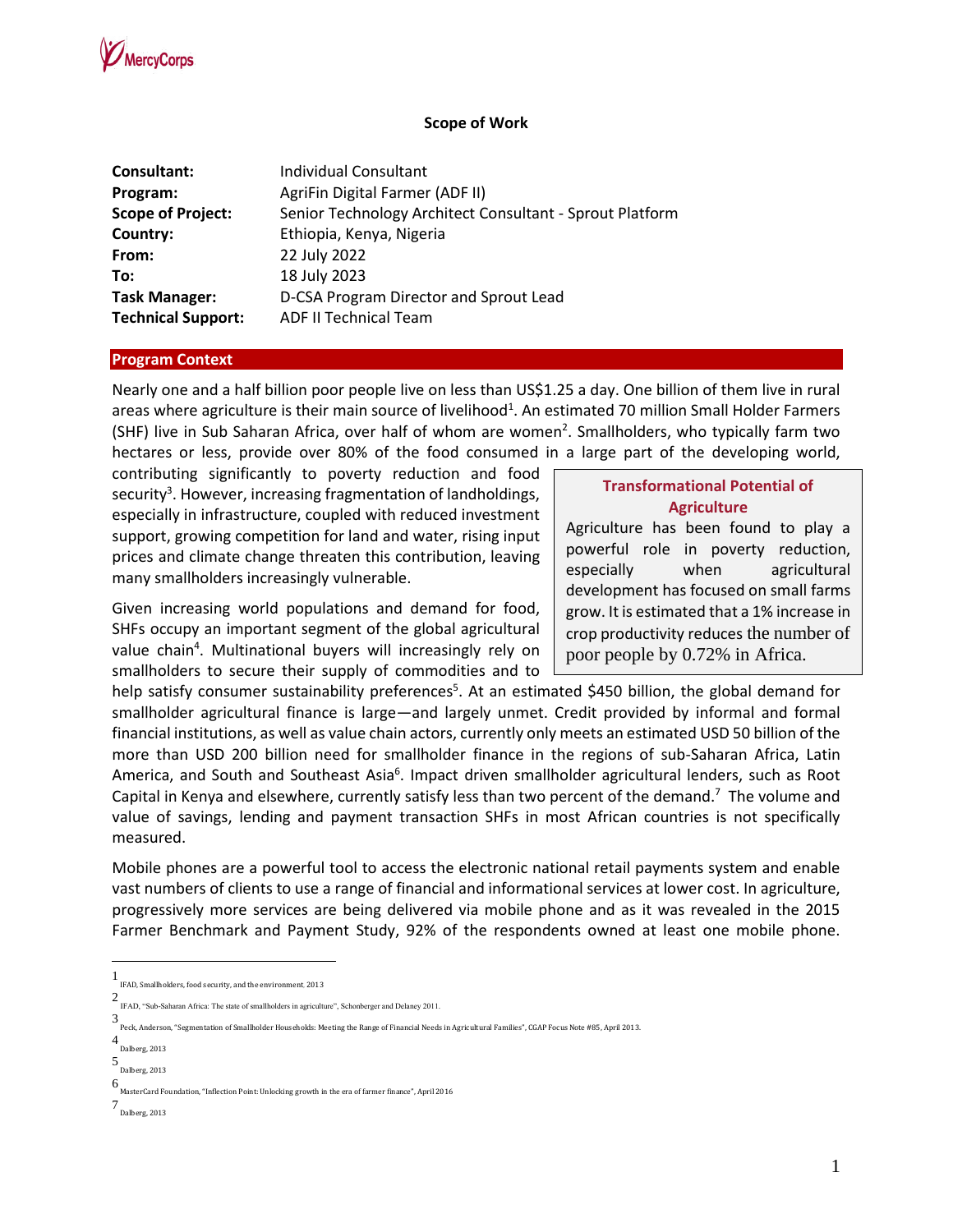

Applications such as iShamba and Arifu direct specific, timely information on agricultural production methods to farmers through their mobile phones. Moving beyond one-to-one communication, M-Farm is an Internet- and SMS-based service in Kenya that allows farmers to aggregate; it publishes wholesale price information on 42 crops and provides a platform for smallholders to collectively sell crops and buy inputs, thereby lowering costs and accessing new markets.

The challenges in agriculture in Africa, particularly for the smallholder farmers producing 80% of its' food for consumption, are complex, and no single solution exists to reverse age-old issues around markets, infrastructure, poverty and exclusion. Digital solutions can provide relatively low-cost solutions that reach scale quickly, open new markets, and surpass the traditional brick-and-mortar approach to customer acquisition and the distribution and sales of products and services. Over the past five years, AgriFin has worked both to build capacity of fintech and agtech innovators to scale and also worked to broker partnerships for them onto larger digital platforms, typically hosted by banks, mobile network operators, large agricultural enterprises and government. Digital platforms are evolving as drivers for impact and viability in delivery of key services for agriculture and also for scale up of young, breakthrough technology providers. Digital platforms can host multiple service providers, working to offer "end to end" services to drive transformation in agricultural markets and impact for smallholders, while decreasing risks and increasing revenue models for fintechs, agtechs and other market actors.

### **Purpose of Engagement**

The consultant will support the development and the implementation of the strategy and recommendations for evolution of the technical architecture for Sprout Platform and its related services. [Sprout](https://sproutopencontent.com/) is the open content data portal where global agriculture experts and farmer facing organizations meet to share and discover farmer-friendly, digital ready content and services designed to build smallholder skills, resilience and income earning opportunities.

### **Scope of Work**

Sprout is a **B** (content/service creator) **to B** (content user/farmer facing organizations) **platform**. The Sprout Platform is not primarily intended to serve farmers directly. Currently, Sprout offers a wide range of high quality, digital ready, farmer friendly agriculture and cross cutting content in flat files that can be searched, downloaded and used as is or contextualized by the organization for their farmers. Sprout also offers Sprout Learning, a WhatsApp for Business service that has content available in English that can be copied by the content using organizations to their own WhatsApp platforms.

Sprout is currently built on DKAN, but the project team is in the process of moving to CKAN shortly. Sprout Learning WhatsApp for business service is built on Turn.io.

The Senior Technology Architect will take the lead in designing the new features and the next phase of development of Sprout Platform with the Mercy Corps AgriFin team and the Kenyan Agriculture and Livestock Organization (KALRO). The Senior Technology Architect will also work with the following sets and types of organizations:

● Content creators (KALRO, AGRA, Ethiopian ATA, Ministries of Agriculture, Research Institutes, CIP, and many others.)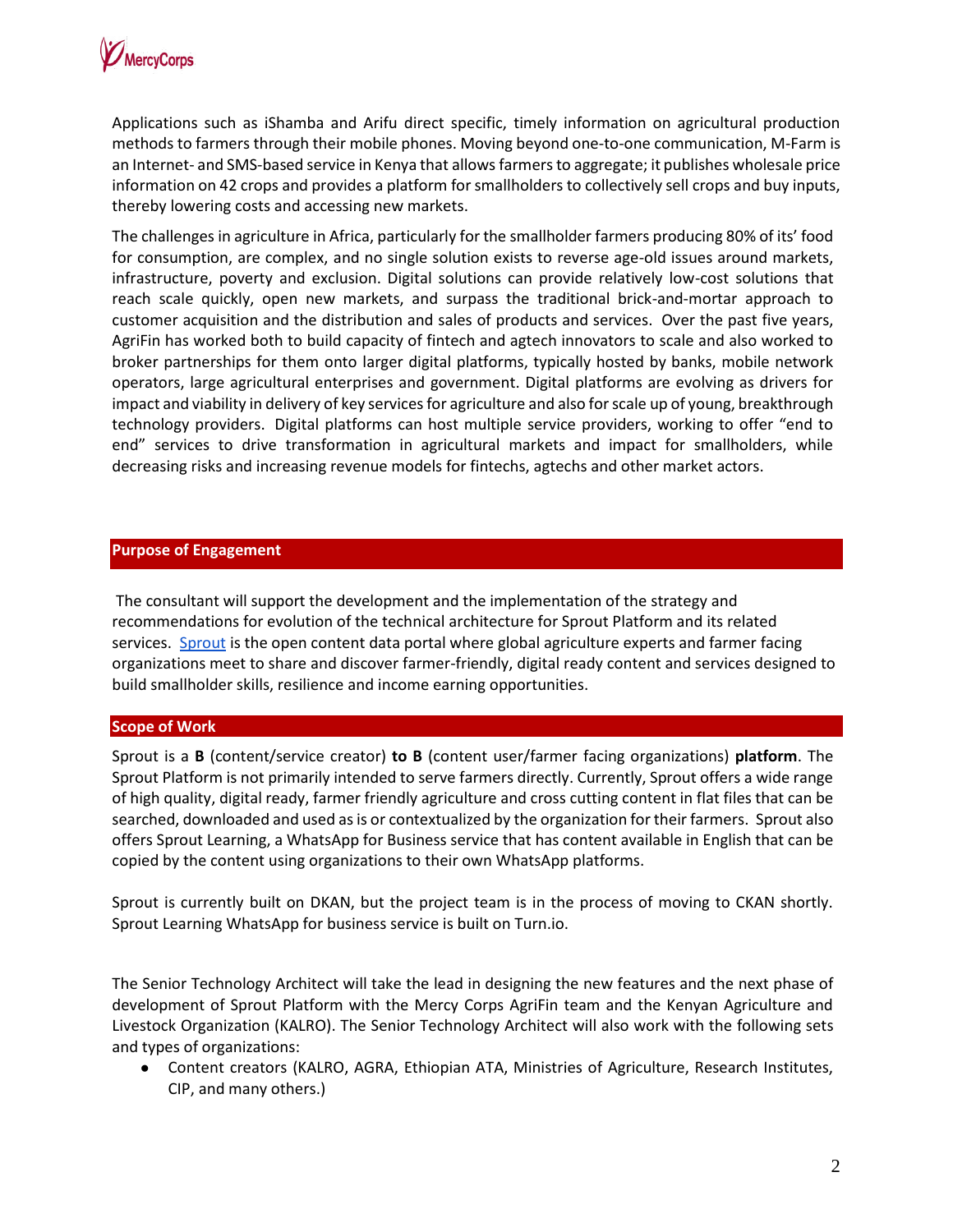

- Content/Service Providers (CIAT, CGIAR, CYMMT, Ignitia, aWhere, PlantVillage, Tomorrow.io, and many others)
- content user partners (One Acre, Pula, KALRO, Digifarm, Mshamba, FSPN, CoAmana, and many others)
- digitally enabled farmers

The Senior Technology Architect will be expected to lead and work with the project team on how best to identify and how to best enable Sprout Platform to offer intelligent advisory and marketplace services through the platform. These services will be built upon the existing platform, capabilities and offer:

- platform content /services organizations the ability to connect to the Sprout platform and directly reach farmer facing organizations and their millions of users in a uniform way
- content/service users (farmer facing organizations) who connect into the platform to have the ability for their respective farmer to have access advisory information and services based on the data that farmer facing organizations have about their farmers (i.e. GPS coordinates, plot size, primary and secondary commodities, etc. ) in a uniform way

The Senior Technology Architect will be responsible for identifying the technical approach, developing a roadmap for implementing an MVP with 1-2 content providers, 1-2 service providers and 4+ farmer facing organizations.

The Senior Technology Architect will:

- Engage with the AgriFin and KALRO teams to develop the short-term project strategy and longer-term growth strategy for the Sprout Platform to evolve toward a global open access platform for any actor in the digital ecosystem that is intends to support and/or provide services towards smallholder farmers;
- Engage and meet with partners & farmers to further define and understand use cases, prerequisites, and capabilities to design the requirements for the platform.
- Provide recommended specifications around the technology architecture for the pilot MVP delivery, as well as recommendations for its future development.
- Identify potential solution providers and/or technical design partner or skills required for implementation
- Provide advisory and guidance around the MVP product parameters and support testing the newly designed features
- Support the development of the next phase development of this facility with DAA, as well as the longer-term product roadmap for the facility as an AgriFin initiative moving forward.

## **Deliverables**

The consultants will provide the following deliverables, with specific timelines to be agreed in the approved consultant workplan:

- 1. Weekly check-ins minutes with the Task Managers and Sprout Platform Product Lead
- 2. Monthly report updating Sprout Platform Project status, potential risks, and any other updates from partnership implementation in the month.
- 3. Provide support on short/long -term Sprout Platform Strategy and Systems Architecture
- 4. MVP design, new products, and systems architecture schema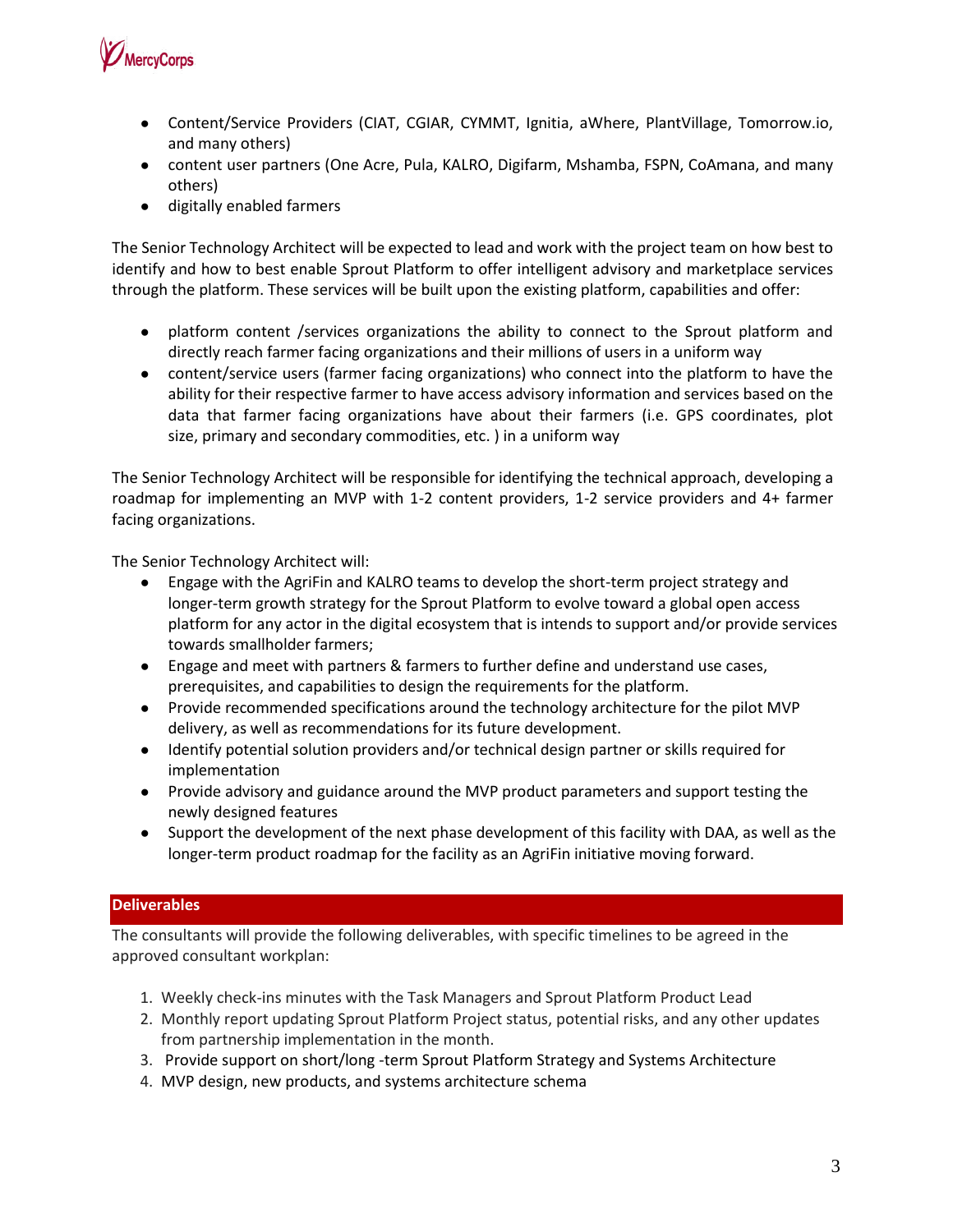

- 5. Identify and develop list of suppliers and or resources required for the Sprout Platform MVP product development
- 6. Support implementation of new products and MVPs
- 7. Develop long term digital technology vision, road map, and systems architecture

### **Required Qualifications**

- 1. 10 years' experience in system architect roles in medium to large customer environments
- 2. Experience managing small development teams across different programming disciplines including cloud, mobile, IoT, and AI
- 3. Experience establishing technology operations and developing technology standards across multiple project teams
- 4. Ability and experience steering multiple software products and teams simultaneously
- 5. Experience in, and knowledge of, complex architectural customer, business, applications and, where appropriate, Infrastructure environments.
- 6. Required deep knowledge of architect processes tools and offering and ability to translate customer requirement into Sprout Platform and services
- 7. Experience designing and building technology solutions for emerging markets
- 8. Must be passionate about modern technologies and effectively using them for creating innovative digital solutions
- 9. Proven experience in tech design for Developing markets
- 10. Experience developing Platforms/APIs
- 11. Prior experience with Comprehensive Knowledge Archive Network (CKAN) highly preferred
- 12. Able to manage team and clients remotely

### **Project Learning Agenda**

The following Key ADF II Learning Agenda questions will be addressed:

- 1. What financial and value-added products and services do SHFs, including women and youth, value most and why?
- 2. How does bundling of products and services impact uptake and usage of digital financial services?
- 3. What capacity building tools have the highest impact on SHFs willingness and ability to use digital financial services?
- 4. How and to what extent have ADF II partners have been successful to achieve scale and commercial sustainability?
- 5. What are the main drivers of success and failure of different partnership and bundled approaches?

### **Ownership/Control of Work Product/Publication**

Matters relating to ownership and control of work product and publication of materials produced during course of this engagement are addressed in the main contract agreement entered between Mercy Corps and the Consultant for performance of services for the Sprout Platform.

**Authorship and Acknowledgement**